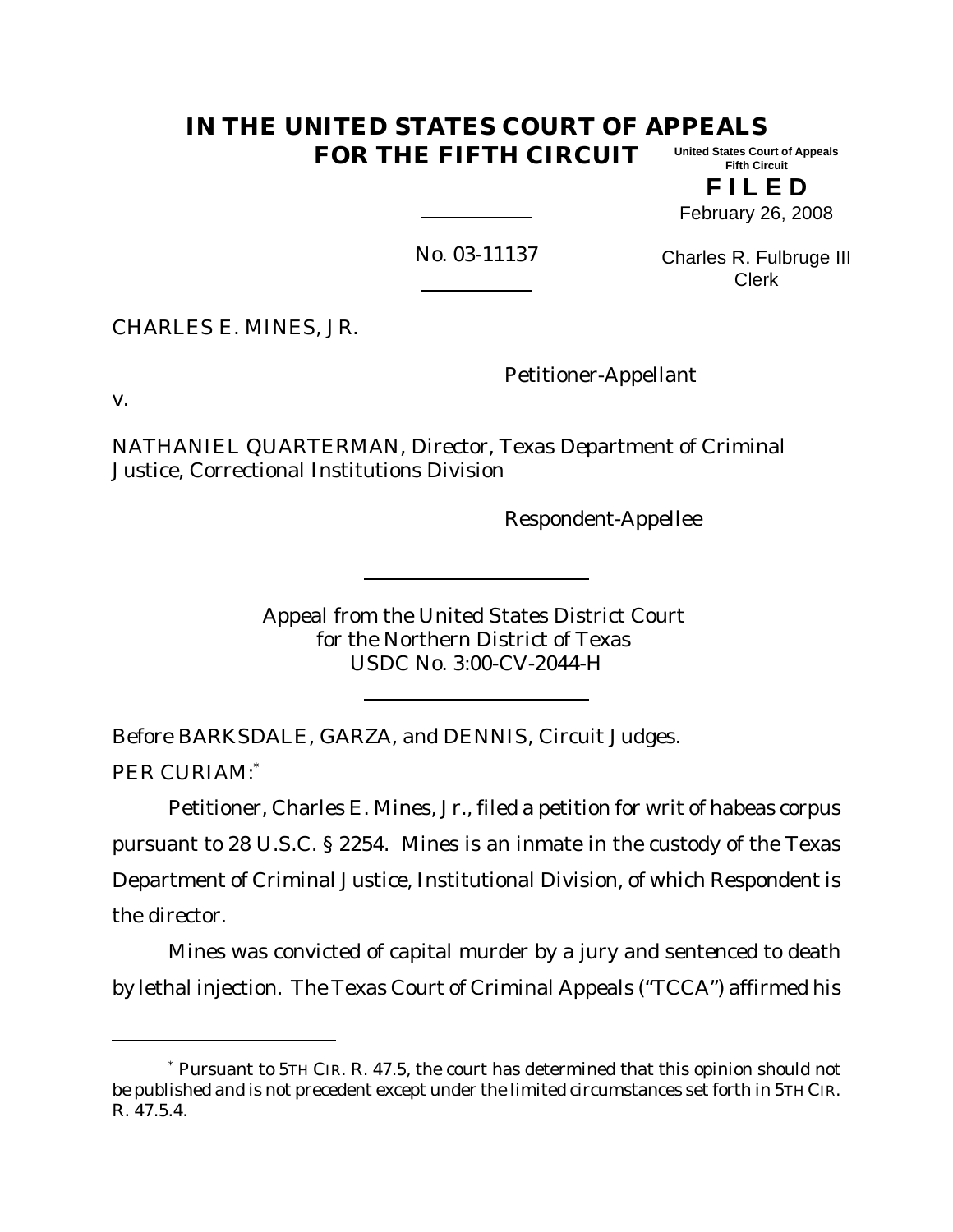sentence and conviction. *See Mines v. Texas*, 852 S.W.2d 941 (Tex. Crim. App. 1992). The United States Supreme Court granted his petition for certiorari and remanded the case to the TCCA for reconsideration in light of its opinion in *Johnson v. Texas*, 509 U.S. 350 (1993). *See Mines v. Texas*, 510 U.S. 802 (1993). On remand, his conviction and sentence were again affirmed. *See Mines v. Texas*, 888 S.W.2d 816 (Tex. Crim. App. 1994), *cert. denied*, 514 U.S. 1117 (1995). Mines's state application for a writ of habeas corpus was denied by the TCCA. *See Ex parte Mines*, 26 S.W.3d 910 (Tex. Crim. App. 2000).

Mines filed his initial § 2254 petition for a writ of habeas on December 21, 2000, and an amended petition on April 20, 2001. Respondent answered on June 18, 2001, and furnished the state records. A United States magistrate judge recommended dismissal or denial of all Mines's claims, and the district court adopted the magistrate's findings, conclusions, and recommendations. *See Mines v. Cockrell*, 2003 WL 21982190 (N.D. Tex 2003). The district court also denied Mines's petition for writ of habeas corpus, dismissing the petition with prejudice. Mines filed a notice of appeal. Subsequently, the magistrate judge recommended that a Certificate of Appealability ("COA") should be denied and the district court adopted this recommendation, entering an order that denied Mines's request for a COA.

Mines petitioned this court for a COA on four grounds, and we granted a COA for two of them: (1) whether Mines's Fifth and Fourteenth Amendment rights were violated by Dr. Grigson's testimony regarding Mines's demeanor in invoking his rights and remaining silent when Dr. Grigson attempted to evaluate Mines; and (2) whether the Texas special issues sentencing scheme precluded the jury from giving effect to Mines's mitigating evidence of mental illness. *See Mines v. Dretke,* 118 F. App'x 806 (5th Cir. 2004).

The court originally scheduled oral argument on the merits of these two issues for August 31, 2005, but the case was continued due to Hurricane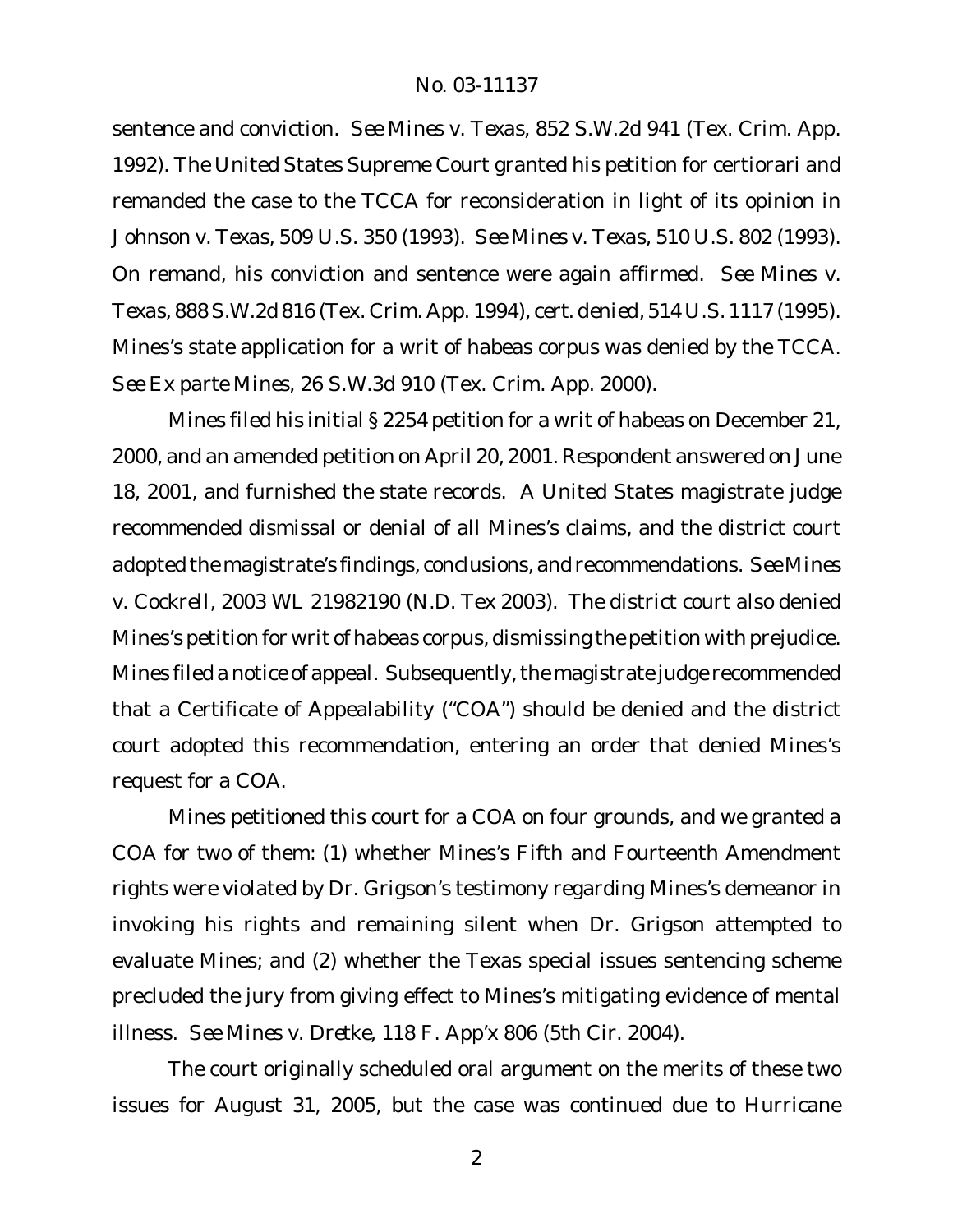Katrina. Having now heard argument, we DENY Mines's petition on the ground that Dr. Grigson's testimony constituted harmless error but GRANT the petition on the ground that the Texas special issues sentencing scheme precluded the jury from giving effect to his mitigating evidence of mental illness.

# **BACKGROUND**

On the afternoon of May 27, 1988, Mines broke into a home occupied by eighty-year-old Vivian Moreno and her invalid daughter, Frances. Upon encountering the women, Mines brutally attacked them with a claw hammer. Vivian was killed instantly, but Frances survived Mines's attack.

Three days later, police apprehended Mines. Within hours of his arrest, Mines confessed to the crime and was charged with the capital murder of Vivian and the attempted capital murder of Frances. Mines pleaded not guilty by reason of insanity to both charges, and he requested a hearing in state court to determine his competence to stand trial.

In support of his request for a competency hearing, Mines produced the testimony of a psychiatric expert, Dr. Schack, and his medical records. Those records indicated that the State had attempted to civilly commit Mines to the custody of a mental hospital approximately a week prior to Vivian Moreno's murder. Following a five-day observation period, the treating physician at the state mental hospital, Dr. Nguyen, determined that Mines was not mentally ill and concluded that Mines should not be committed to the hospital involuntarily. But Dr. Nguyen concluded that Mines did have "a mixed personality disorder with paranoia, passive, aggressive, anti-social features." The state trial court granted Mines's request for a competency hearing, and the issue of Mines's competency to stand trial was presented to a jury.

Mines's primary evidence of his incompetence to stand trial was the testimony of Dr. Schack, Mines's medical records, and the State's attempt to civilly commit him to the state mental hospital. Dr. Schack testified that he had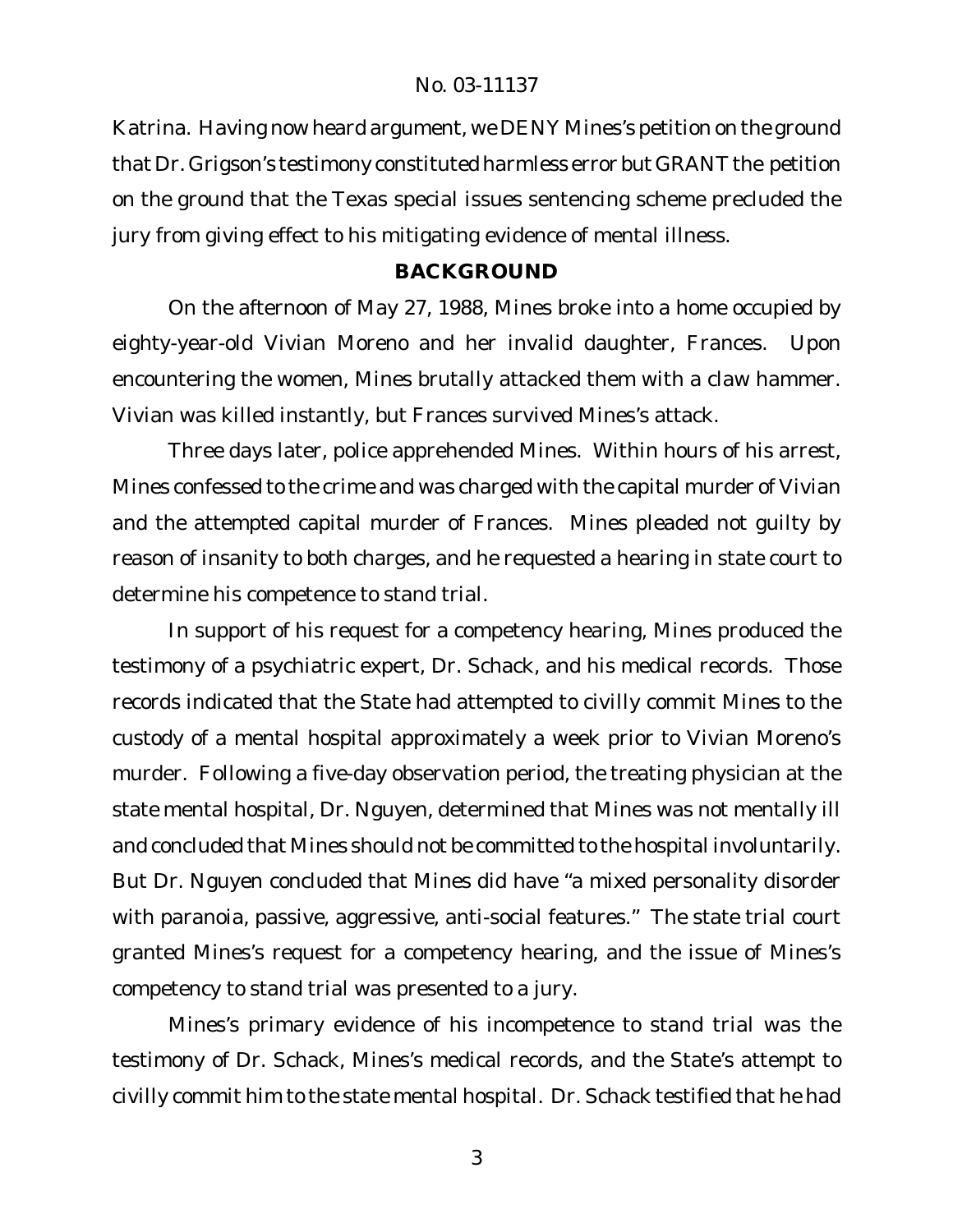difficulty in getting Mines to cooperate during his attempts to interview Mines. Dr. Schack also testified that much of his diagnosis was based on his observation of Mines on several occasions as well as review of Mines's medical records. Dr. Schack conceded that it is not uncommon for criminal defendants to simulate symptoms of a mental disorder in an attempt to avoid liability for their crimes. Despite this concession, however, Dr. Schack unequivocally testified that in his opinion Mines's symptoms of mental illness were genuine and that he was incompetent to stand trial for capital murder.

In rebuttal, the State offered expert testimony of: (1) Dr. Grigson, a forensic psychologist; (2) Dr. Nguyen, who had observed Mines while he was at the state mental hospital; and (3) several of Mines's jailers. The jailers testified that Mines was capable of having normal conversations and that Mines appeared to be a fairly intelligent self-educated person who seemed to understand that he had certain rights in jail. The jailers also testified that Mines appeared to understand that he was in jail, why he was in jail, and that when Mines wanted to get along with the jailers and inmates, he could. The jailers testified, however, that Mines could become extremely agitated at other times, and consequently, Mines was confined in a cell by himself.

Dr. Grigson testified that Mines refused to talk to him after Dr. Grigson advised Mines of his right to refuse the examination; that Mines appeared to understand this right; and that his opinion of Mines's competency to stand trial was based entirely upon Mines's medical records and Dr. Grigson's limited observances of Mines before and during the competency hearing. Dr. Grigson testified that he believed that Mines was competent to stand trial and that Mines's seeming irrational behavior was "very deliberate and intentional." Dr. Grigson also mentioned briefly that it was not uncommon for criminal defendants to simulate mental illnesses in an attempt to avoid liability for their crimes.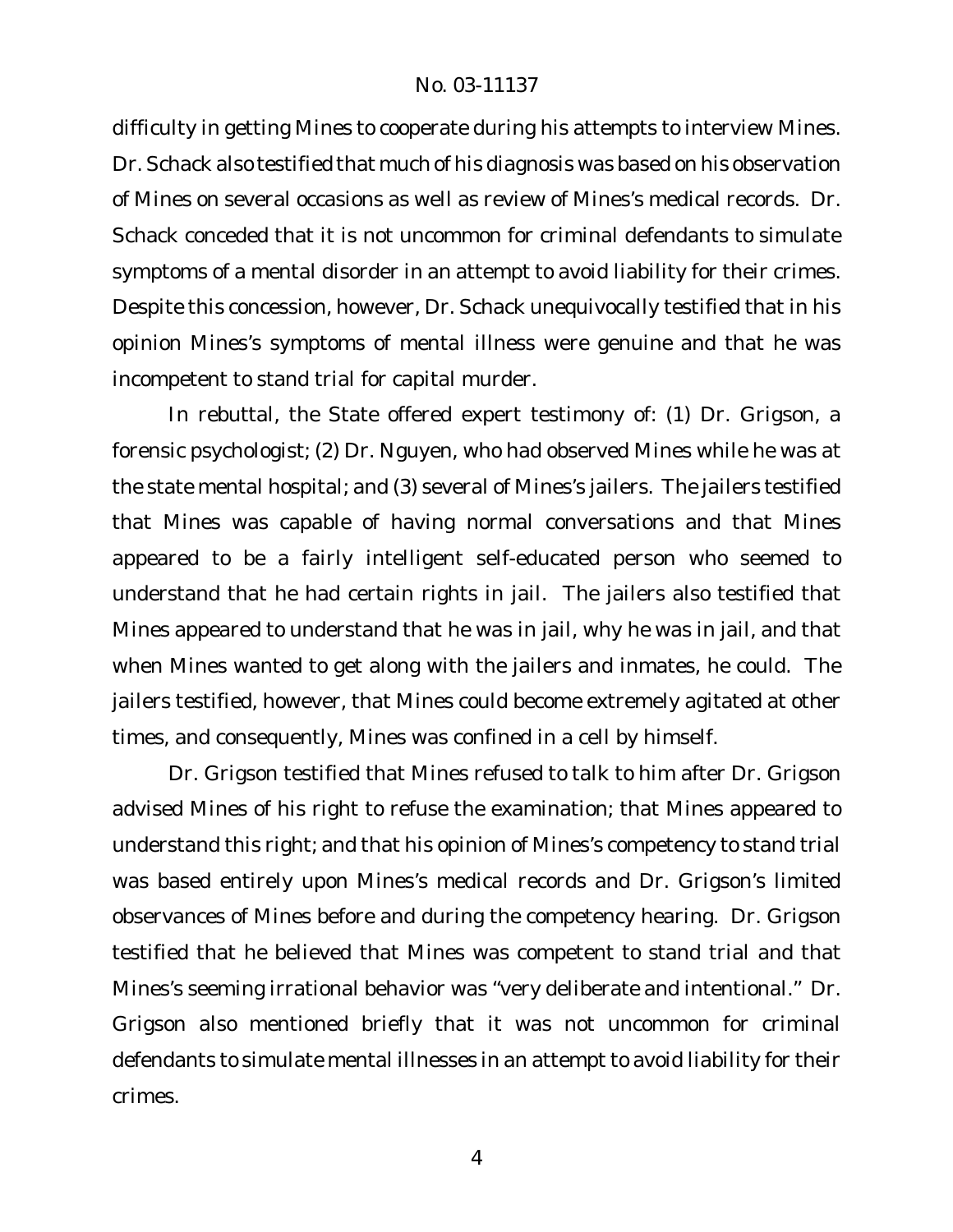Mines's counsel vigorously cross-examined Dr. Grigson and elicited testimony that the doctor testified so often and effectively for the State in death penalty cases that he was called "Dr. Death" by the media. Dr. Grigson also conceded that he had spent little more than three minutes speaking to Mines and that his practice of using forensic psychology to predict future dangerousness was looked upon with disfavor by the American Psychiatric Association.

Dr. Nguyen testified that after observing and interacting with Mines over a five day period, he, and the rest of the treatment staff at the mental hospital, concluded that Mines was not incompetent. Instead, Dr. Nguyen believed that Mines had a mixed personality disorder and that Mines was capable of understanding his actions. Dr. Nguyen also testified that Mines could be uncooperative at times and that Mines was "selective in choosing who he talked to." On cross-examination, Dr. Nguyen conceded that he had more patients in his care than he would have preferred at the time he first saw Mines and that it was his decision not to civilly commit Mines.

The jury concluded that Mines was competent to stand trial for the capital murder of Vivian Moreno and the attempted capital murder of her daughter, Frances. Substantially the same expert testimony that was presented during the competency hearing was presented during the murder trial. Though the State presented evidence relating to the crime scene and the conditions of Vivian and Frances Moreno when they were found, approximately 40 percent of the testimony heard by the jury during the murder trial was the testimony of Drs. Schack, Grigson, and Nguyen.

Ultimately, the jury rejected Mines's insanity defense and convicted him of both capital murder and attempted capital murder. After the jury answered all three of the special issues in the affirmative, the state trial court sentenced Mines to death.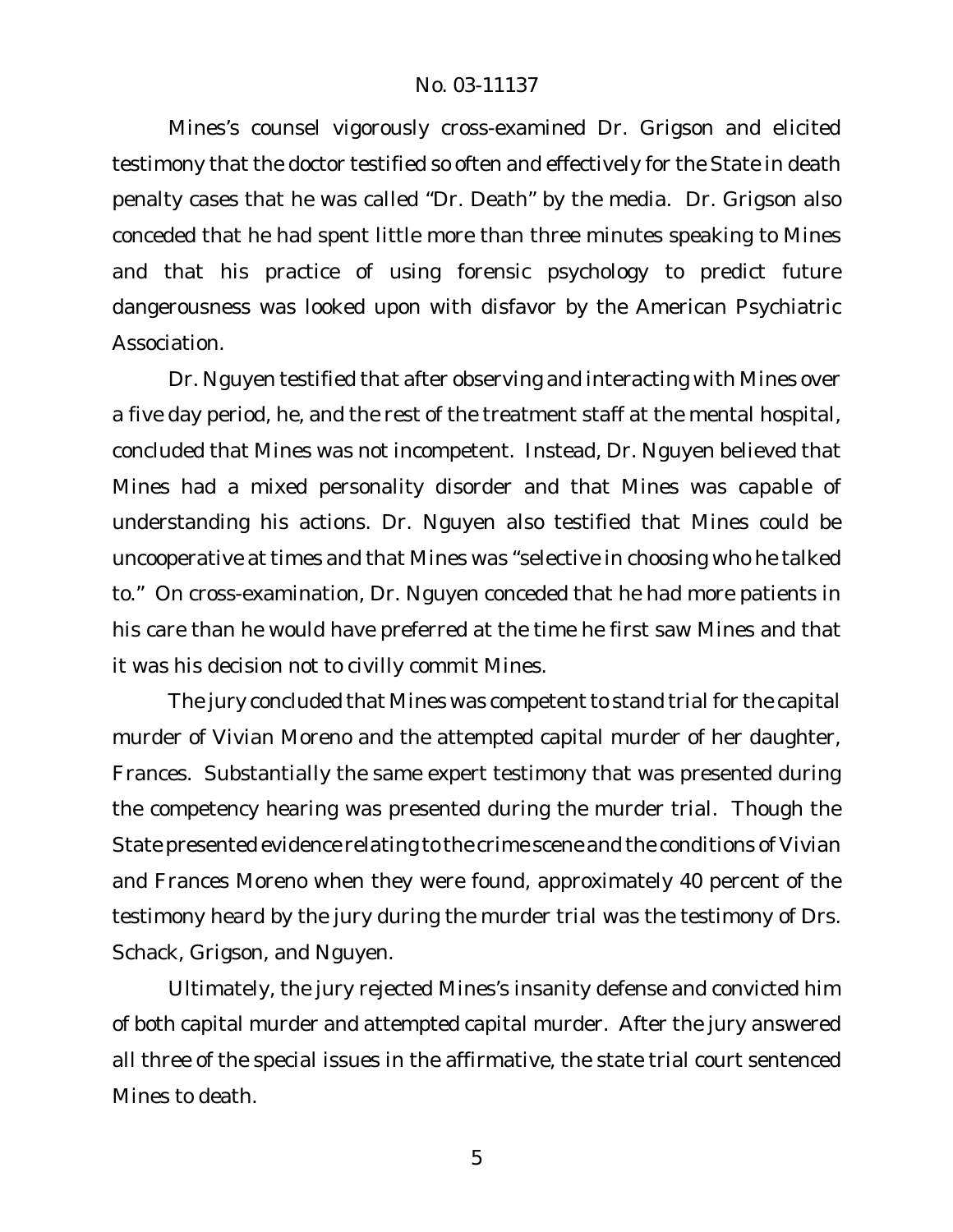#### **STANDARD OF REVIEW**

"In a habeas corpus appeal, we review the district court's findings of fact for clear error and review its conclusions of law *de novo*, applying the same standard of review to the state court's decision as the district court." *Coble v. Quarterman*, 496 F.3d 430, 434-35 (5th Cir. 2007) (quoting *Thompson v. Cain*, 161 F.3d 802, 805 (5th Cir. 1998)).

The Antiterrorism and Effective Death Penalty Act of 1996 ("AEDPA") governed the district court's federal habeas review because Mines filed his federal habeas petition after AEDPA's effective date. *See id.* at 435. AEDPA makes habeas relief unavailable to a state prisoner for any claim adjudicated on the merits in state court proceedings unless the adjudication (1) resulted in a decision that was contrary to, or involved an unreasonable application of, clearly established Federal law, as determined by the United States Supreme Court, or (2) resulted in a decision based on an unreasonable determination of the facts in light of the evidence presented in the State court proceeding. 28 U.S.C. § 2254(d).

"Under AEDPA, our duty is to determine whether the state court's determination was contrary to or an unreasonable application of clearly established federal law as determined by the Supreme Court at the time that [Mines's] conviction became final." *Nelson v. Quarterman*, 472F.3d 287, 293 (5th Cir. 2006) (en banc) (citing *Williams v. Taylor*, 529 U.S. 362, 405 (2000)). A state court decision is contrary to clearly established Supreme Court precedent if: (1) "the state court applies a rule that contradicts the governing law setforth in [the Supreme Court's] cases," or (2) "the state court confronts a set of facts that are materially indistinguishable from a decision of [the Supreme] Court and nevertheless arrives at a result different from [Supreme Court] precedent." *Williams*, 529 U.S. at 405-06. A state court decision is an unreasonable application of clearly established Supreme Court precedent if the state court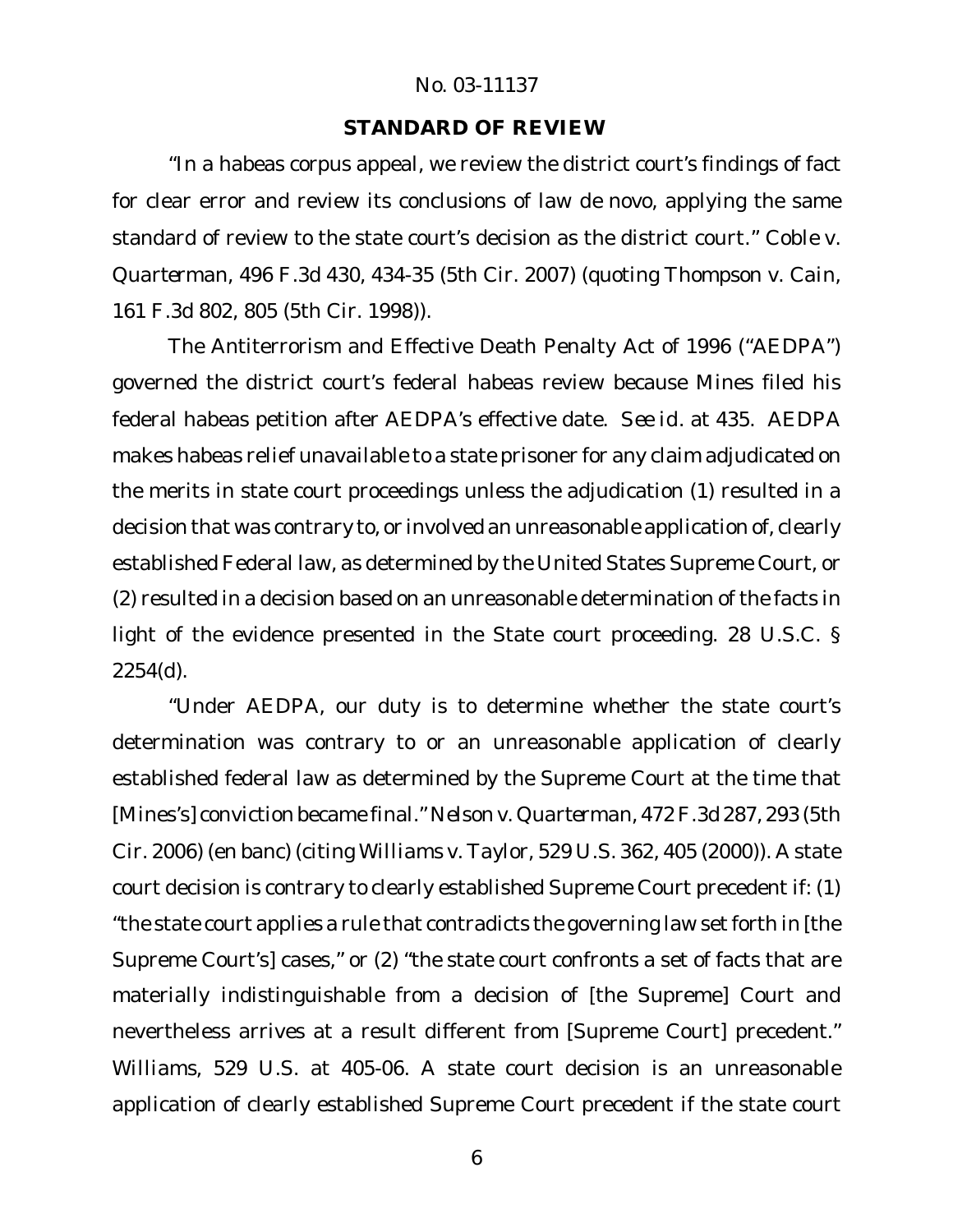"correctly identifies the governing legal rule but applies it unreasonably to the facts of a particular prisoner's case." *Id*. at 407-08.

# **DISCUSSION**

# **A. Dr. Grigson's Testimony**

Mines contends that his Fifth and Fourteenth Amendment rights were violated by Dr. Grigson's testimony regarding Mines's demeanor in invoking his rights and remaining silent when Dr. Grigson attempted to evaluate Mines. At trial, though, Mines offered no contemporaneous objection to Dr. Grigson's testimony, and the district court adopted the magistrate judge's recommendation to deny this claim on the basis of harmless error even though the magistrate judge found that it was a "close call" as to whether the admission of this testimony was contrary to the Supreme Court's teaching in *Wainright v. Greenfield*, <sup>1</sup> 474 U.S. 284 (1986).

We agree with the magistrate judge that it is a "close call" whether the admission of Dr. Grigson's testimony was a violation of Mines's rights, but we also agree that the error, if any, in admitting this testimony was harmless under *Brecht v. Abrahamson, 507 U.S. 619 (1993).*<sup>2</sup> Specifically, the comment by Dr. Grigson was only a small part of his testimony and was not the sole or even a major basis for Dr. Grigson's conclusion that Mines was sane at the time of his offense. Moreover, testimony by the other prosecution expert, Dr. Nguyen, and indeed Mines's own expert, Dr. Schack, established that criminal defendants have both the incentive and propensity to simulate mental illnesses in an attempt to avoid responsibility for their actions. Thus, it is unlikely that Dr.

<sup>&</sup>lt;sup>1</sup> In Greenfield, the Supreme Court held that a defendant's invocation of silence may not be used as substantive evidence of his guilt or sanity.

 $^2$  Because any error here was harmless, we need not reach the issue of whether Mines's failure to offer a contemporaneous objection to Dr. Grigson's testimony constitutes a procedural bar.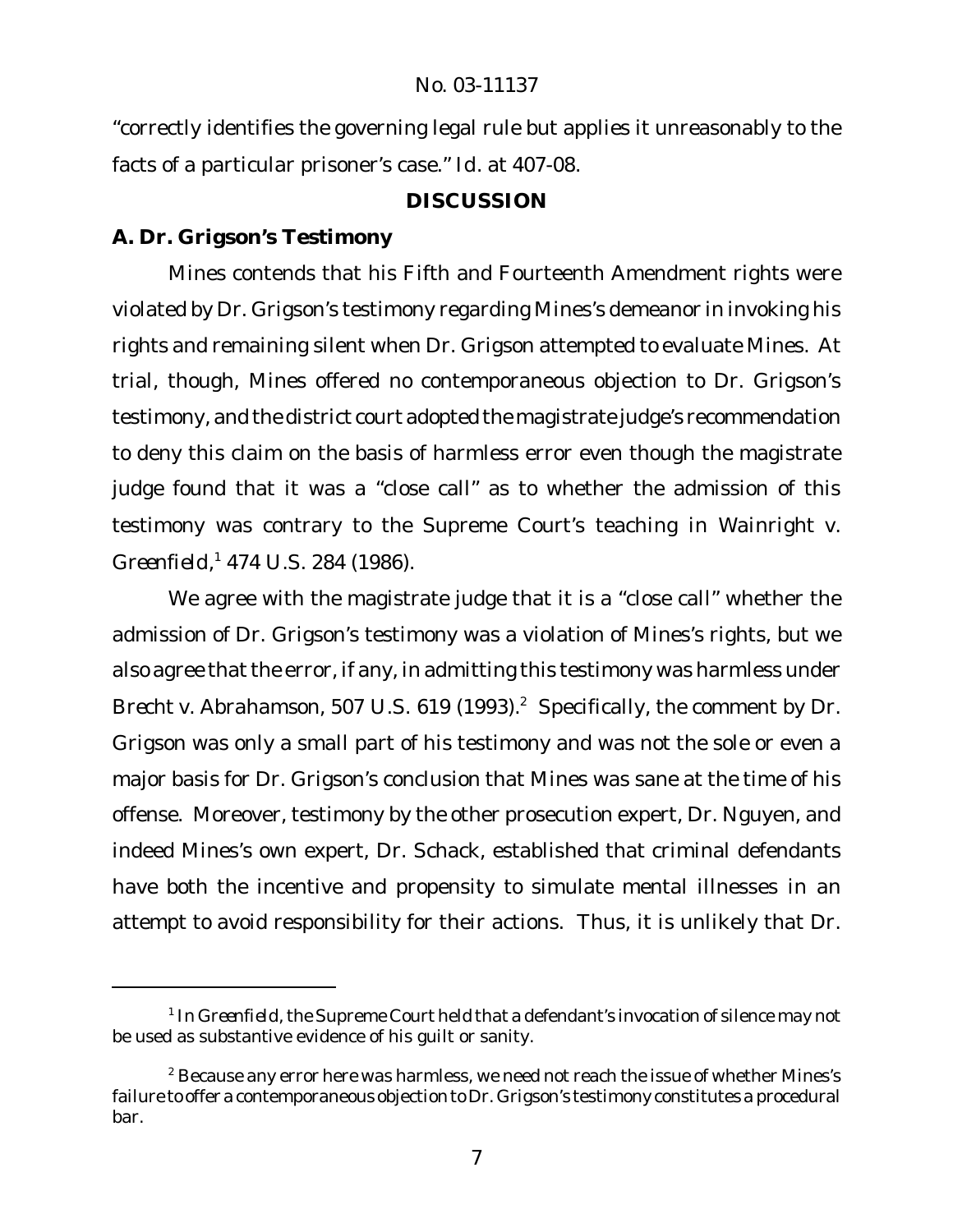Grigson's improvident comment regarding Mines's silence had any substantial or injurious effect or influence on the jury's guilty verdict in this case. Accordingly, we affirm the district court's denial of habeas relief on this claim. **B. Texas Special Issues**

Mines also claims that the Texas special issues sentencing scheme precluded the jury from giving effect to his mitigating evidence of mental illness. Specifically, Mines argues that the special issue interrogatories in the Texas capital sentencing instruction, as applied to his case, precluded effective presentation of mitigating evidence in violation of the mandates of *Penry v. Lynaugh*, 492 U.S. 302 (1989) ("*Penry I*"), and *Penry v. Johnson*, 532 U.S. 782 (2001) ("*Penry II*"). Mines stood trial just a few weeks before the Supreme Court's decision in *Penry I*, and his jury received the same special issue interrogatories considered in *Penry I*.

In *Penry I*, the Supreme Court held that the first two "special issue" interrogatories in the Texas capital sentencing instructions, though facially valid, failed to satisfy the constitutional requirement that a capital defendant be able to present and have the jury give effect to mitigating evidence in certain situations. After *Penry I*, Texas trial courts continued to send the same special issue interrogatories to the jury, but added a supplemental instruction to "cure" any possible *Penry I* defect.

In Penry II, the Supreme Court again considered a constitutional challenge by Penry. It considered the supplemental instruction given in Penry's retrial, and held that the instruction failed to give Penry's jurors a "vehicle" by which they might give effect to his mitigating evidence. Specifically, the Court held that the supplemental instruction potentially created an unacceptable dilemma for the jurors: Because it instructed the jurors to change one of their truthful "Yes" special issue answers to an untruthful "No" if they felt the defendant did not deserve the death penalty, it left the jurors with the choice of either not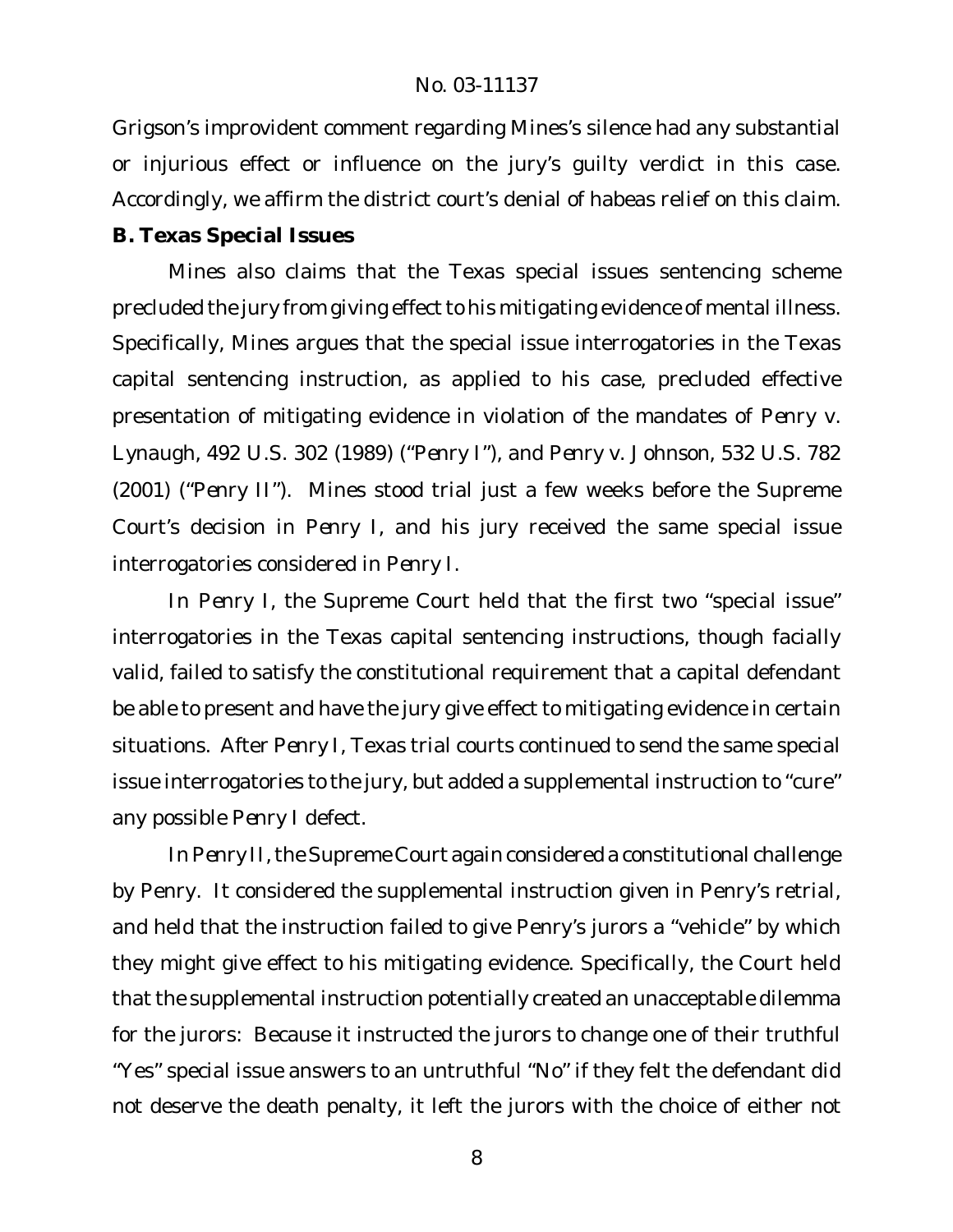giving effect to Penry's proffered mitigation evidence or, alternatively, violating their oaths as jurors.

Mines's claim is that because his jury instructions were virtually identical to the ones given in Penry's trial those instructions created the same situation that the Supreme Court found constitutionally unacceptable in both Penry I and *Penry II* . Moreover, Mines argues that both the federal and state courts considering this claim have relied on an analytical model that has been recently invalidated by the Supreme Court, thereby creating some doubt as to whether his *Penry* claim was resolved correctly. We agree for reasons similar to those articulated in *Coble*, 496 F.3d at 430.

As we noted in *Coble*, recent Supreme Court cases have restated the clearly established law and prescribed a two-step process for evaluating *Penry* claims:

In order to grant relief on [Mines's] *Penry* claim, we must first determine whether his mitigating evidence of mental illness . . . satisfied the "low threshold for relevance" articulated by the Supreme Court. *Tennard v. Dretke*, 542 U.S. 274 (2004). If so, we must determine whether there was a reasonable likelihood that the jury applied the special issues in a manner that precluded it from giving meaningful consideration and effect to all of [Mines's] mitigating evidence. *See Abdul-Kabir v. Quarterman*, 127 S. Ct. 1654, 1664, 1668 n. 14 (2007); *Brewer v. Quarterman*, 127 S. Ct. 1706, 1710, 1713 (2007); *Nelson*, 472 F.3d at 293, 315-16.

*Coble*, 496 F.3d at 444. In *Tennard*,the Court held that"a State cannot preclude the sentencer from considering 'any relevant mitigating evidence,'" and set the "low threshold" for relevant mitigating evidence as "evidence which tends logically to prove or disprove some fact or circumstance which a fact-finder could reasonably deem to have mitigating value" or "could reasonably find . . . warrants a sentence less than death." *Tennard*, 542 U.S. at 284-85. In turn, the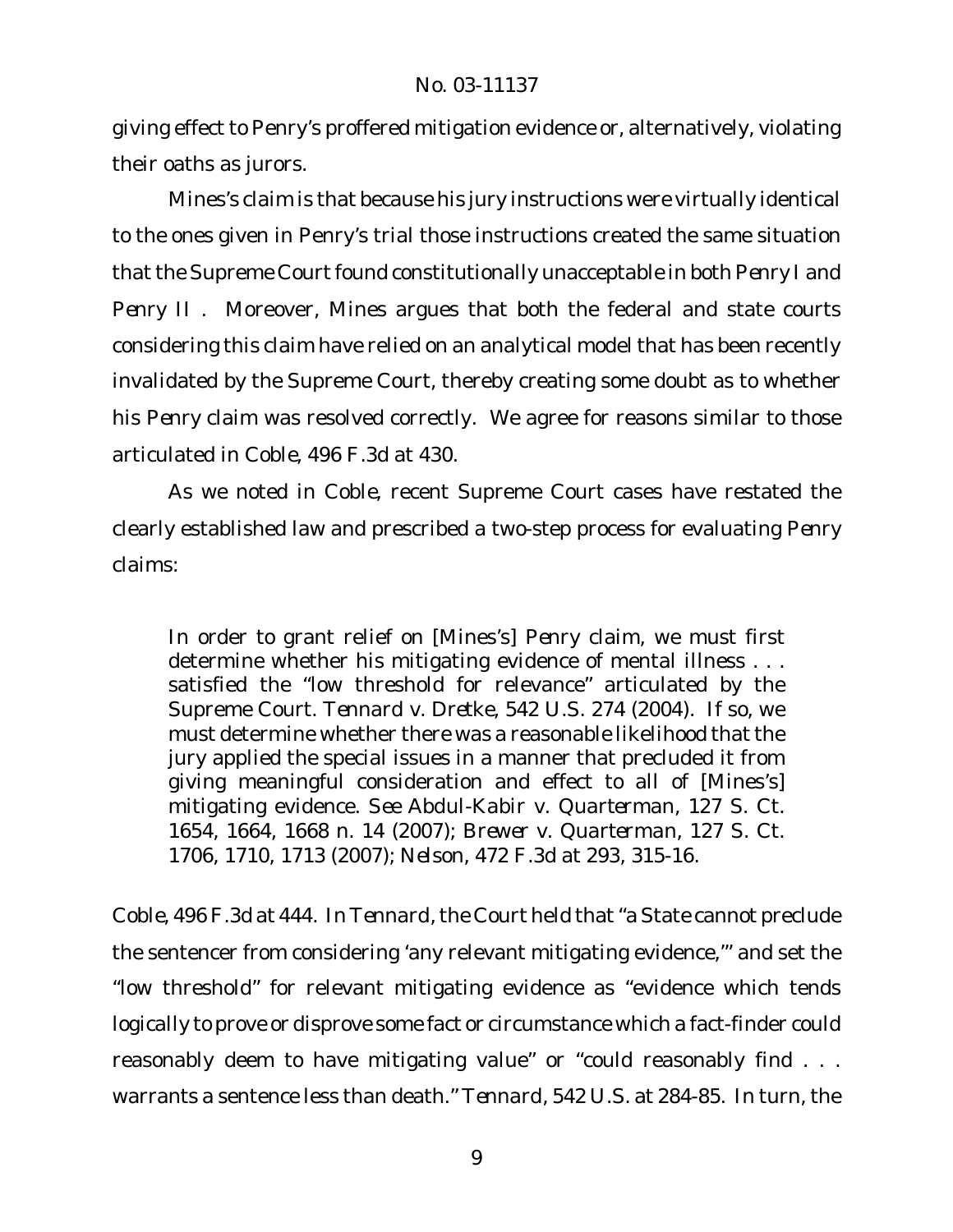*Abdul-Kabir* Court then held that "sentencing juries must be able to give meaningful consideration and effect to all mitigating evidence" and that "when the defendant's evidence may have meaningful relevance to the defendant's moral culpability 'beyond the scope of the special issues,' " a special instruction is required. *Abdul-Kabir*, 127 S. Ct. at 1664, 1668 n.14.

Applying these standards in *Coble*, this court granted a habeas petition because we found "a reasonable likelihood that the Texas special issues precluded the jury from giving meaningful consideration and effect to Coble's mitigating evidence." *Id*. at 433. We find the same in regard to Mines's mitigating evidence.<sup>3</sup> Mines's jury instructions were virtually identical to those given to the juries in the trials of Penry and to Coble. Coble introduced evidence of mental disorders, including bipolar disorder, that this court found to constitute relevant mitigating evidence. *Id.* at 447-48. Mines introduced similar mitigating evidence of bipolar disorder. Just as the *Coble* court found Coble's mitigating evidence to have "meaningful mitigation relevance beyond the scope of the two special issues, such that a special instruction was required," *id.*, so we find the same for Mines. Thus, just as in *Coble*, we find that here "there is a reasonable likelihood that the [] jury was precluded from giving full effect to [Mines's] mitigating evidence, [and] we hold that the TCCA's determination to the contrary was an unreasonable application of clearly established federal law as determined by the Supreme Court." *Id*. at 447.

# **CONCLUSION**

For the foregoing reasons, we AFFIRM the district court's denial of habeas relief on Mines's Fifth and Fourteenth Amendment claims regarding Dr.

<sup>3</sup> At oral argument the Respondent conceded as much, noting both that *Coble* controls and that there is no principled way to distinguish Mines's case from *Coble*. Further, Respondent conceded that our precedent in *Nelson*, 472 F.3d at 287, forecloses any argument that a *Penry* error can be subject to harmless error review.